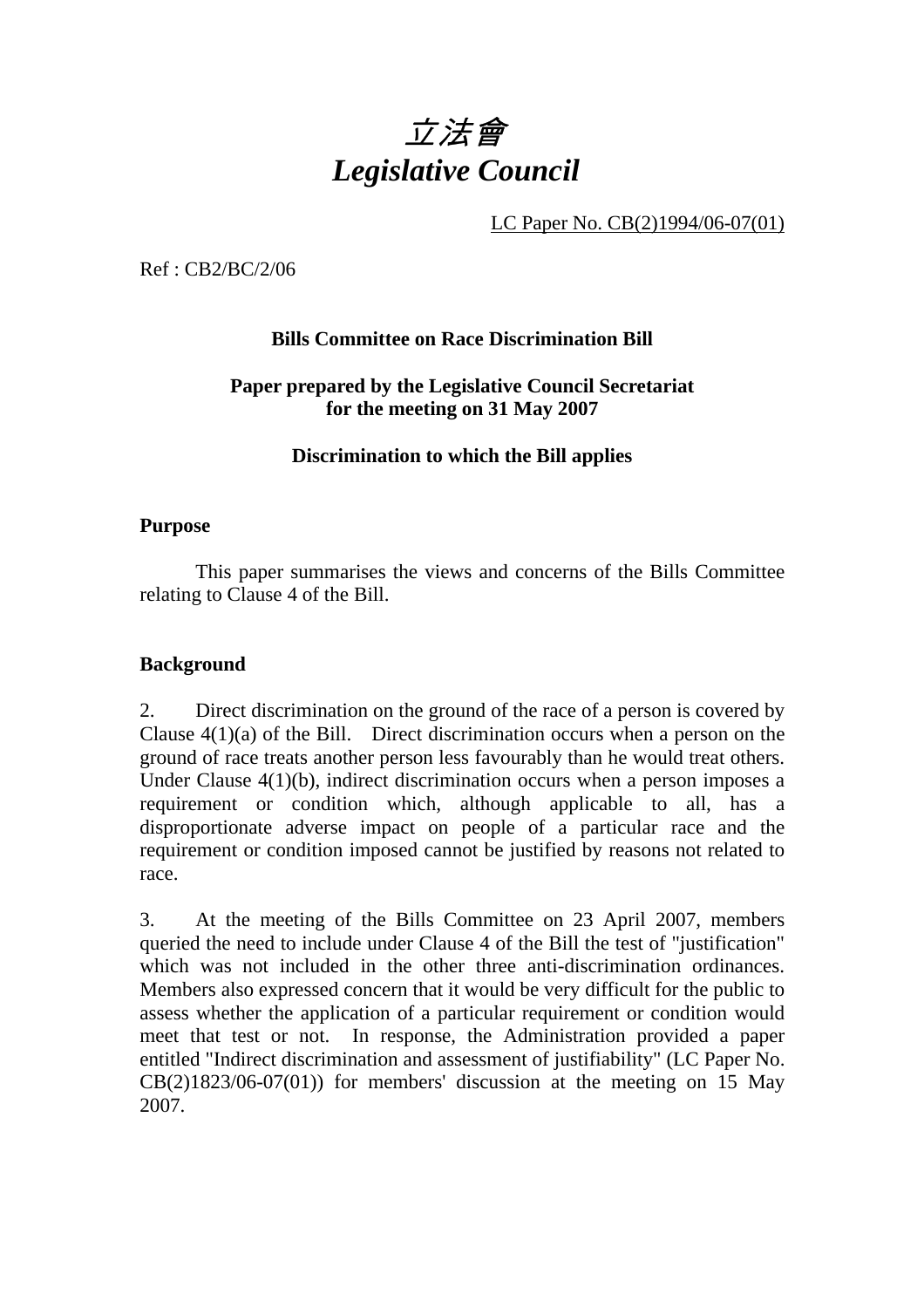#### **Discussion at the meeting on 15 May 2007**

#### Views and concerns of the majority members

4. The majority members were of the view that Clause 4 was far from clear in defining what would constitute racial discrimination, particularly indirect discrimination. They considered that it was not necessary to distinguish arbitrarily two forms of discrimination, i.e. direct and indirect discrimination. Members also queried the rationale for the Administration's decision of modelling Clause 4(1)(b) on section 1(1)(b) of the Race Relations Act 1976 (RRA) of the United Kingdom, instead of the subsections (1A) to (1C) newly added to RRA in 2003. Sections 1(1A) to (1C) of RRA are reproduced in **the Appendix** for members' ease of reference.

5. Members also expressed grave concern that members of the public might not be able to understand the assessment system for determining whether the application of a requirement or condition would be justified or not. As a result, it would cause confusion and uncertainties to the community if the Bill as presently drafted was enacted. They also requested the Administration to confirm whether the following examples would constitute racial discrimination under the Bill -

- (a) ethnic minorities being denied of timely provision of medical services due to language barrier and unavailability of interpretation services at hospitals;
- (b) the implementation of the new Obstetric Package Charge for Non-eligible Persons whose spouses were Hong Kong residents which would have the effect of putting these persons who were predominantly Chinese at a disadvantage as compared with pregnant women of other races whose spouses were also Hong Kong residents; and
- (c) the imposition of the requirement of obtaining a pass for the subject of Chinese Language in the Hong Kong Certificate of Education Examination for university admission on all local students, which had put non-Chinese speaking students of ethnic minorities at a great disadvantage.

#### The Administration's explanation

6. According to the Administration, Clause  $4(1)(b)(i)$  to (iii) set out the criteria for assessing whether the application of a particular requirement or condition would constitute indirect discrimination. For clarity, Clause 4(2)(a) incorporated the internationally accepted principles of rationality and proportionality for assessing whether the application of a particular requirement or condition could be justified under Clause  $4(1)(b)(ii)$ . Clause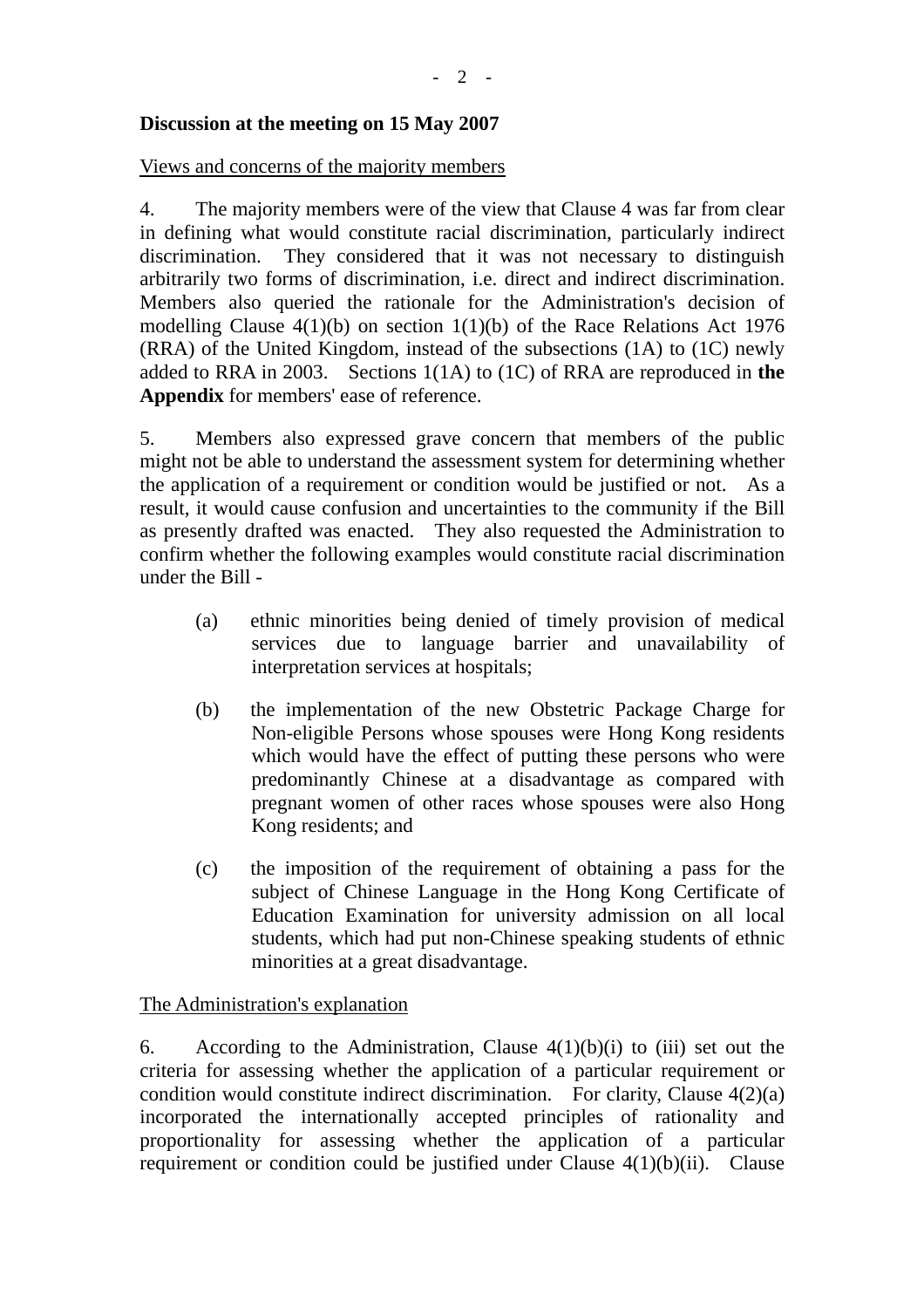4(2)(b) reflected the Government's policy intent of requiring people to be mindful of the special needs of the minorities and, where reasonably practicable, not to apply a requirement or condition that would adversely affect them disproportionately. Whether a requirement or condition was justifiable would be measured by two alternative tests. The first test was whether it served a legitimate purpose and born a rational and proportionate relationship with the objective sought. The second test was whether or not it was reasonably practicable not to apply the requirement or condition.

7. On the need to distinguish between direct and indirect discrimination, the Administration explained that there was a need to make such distinction because while there was no defence for direct discrimination under Clause  $4(1)(a)$ , a defence of "justification" was provided for under Clause  $4(1)(b)$ . Many discriminatory acts would be regarded as direct discrimination if these two forms of discrimination were not distinguished from one another and thus would create a lot of uncertainties.

8. On the rationale for adopting the relevant provisions of RRA enacted in 1976, the Administration explained that it was mainly based on the consideration that there were more precedents of the application of these provisions which could serve as a useful reference for the courts and the Equal Opportunities Commission.

9. The Administration further explained that the sets of circumstances described in paragraph  $5(a)$  and  $(b)$  above would not constitute racial discrimination under the Bill because the use, or failure to use, a particular language in regard to provision of goods, services and facilities was excepted under Clause 58, and nationality, citizenship, resident status or naturalisation and immigration legislation were excepted under Clause 8(2) and (3). The Administration, however, was unable to give a definite answer as to whether the set of circumstances described in paragraph 5(c) would constitute indirect discrimination under the Bill and undertook to provide a written response.

#### Advice and observation made by the legal adviser to the Bills Committee

- 10. The legal adviser to the Bills Committee gave the following advice
	- (a) the scope of Clause  $4(1)(b)$  which defined indirect discrimination was very narrow and only applied if there was a "requirement or condition";
	- (b) Clause  $4(1)(b)$  was modelled on section  $1(1)(b)$  of RRA;
	- (c) new subsections (1A)-(1C) had been added to the relevant provision of RRA in 2003 to implement EU Council Directive 2000/43/EC which referred to "provision, criterion or practice" and were considered to be broader in scope; and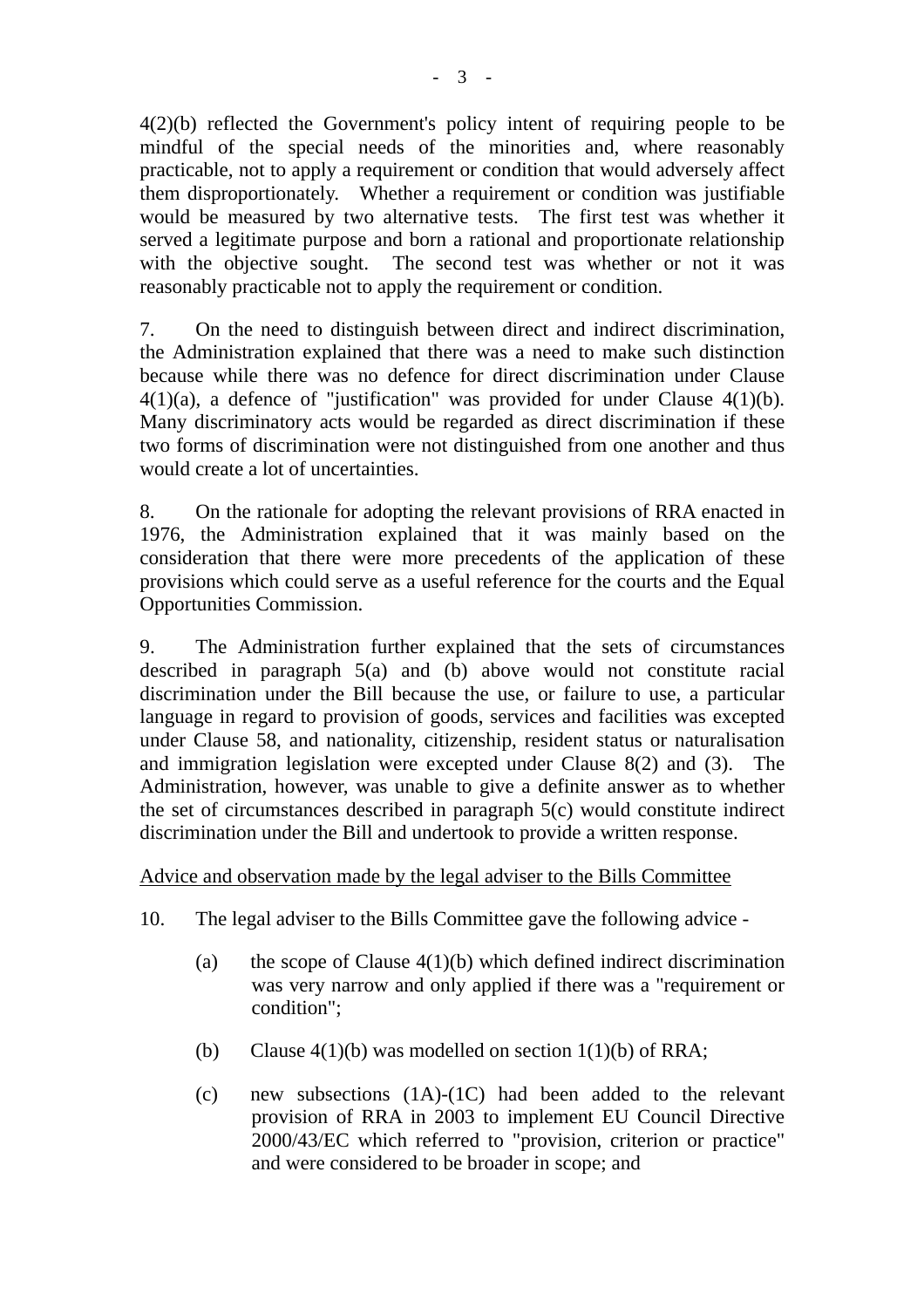(d) new subsections (1A)-(1C) if incorporated into Clause 4 would cover the form of discrimination in the set of circumstances described in paragraph 5(a).

11. The legal adviser to the Bills Committee also observed that Clause  $4(2)(a)$  and (b) as presently drafted had the effect that satisfying either the rationality and proportionality test under Clause 4(2)(a) or the reasonable practicability test under Clause 4(2)(b) would suffice to establish the defence of "justification". In other words, a requirement or condition would be justifiable provided that the discriminator proved that it was not reasonably practicable for him not to apply it, no matter how irrational and disproportionate the requirement or condition was to achieve the legitimate objective.

## **Policy objectives to be achieved**

12. The majority members in general were of the view that the policy consideration to ensure equal opportunities for people of different ethnic groups should come before and above legal consideration. They considered that a result-oriented approach should be adopted in drafting the Bill. Racial discrimination would occur if it was proven that a person had been given differential treatment on the ground of race, irrespective of whether that person was treated less favourably or an unjustified requirement or condition was applied to him. The Bill should apply to any act which resulted in racial discrimination and such act should be prohibited in law.

## **Options to be considered**

13. To achieve the above policy objectives, the majority members suggested that Clause 8 and Clause 58 should be amended to the effect that sets of circumstances similar to those described in paragraph 5 would constitute racial discrimination and be prohibited under the Bill. Members may wish to note that, in order to achieve these policy objectives fully, a new approach will need to be adopted to re-draft the Bill.

14. Apart from adopting a complete reformulation of the Bill, members may also wish to consider revising Clause  $4(1)(b)$  to incorporate the new subsections (1A)-(1C) added to RRA in 2003 in order to expand the scope of indirect discrimination under the Bill.

Council Business Division 2 Legislative Council Secretariat 29 May 2007